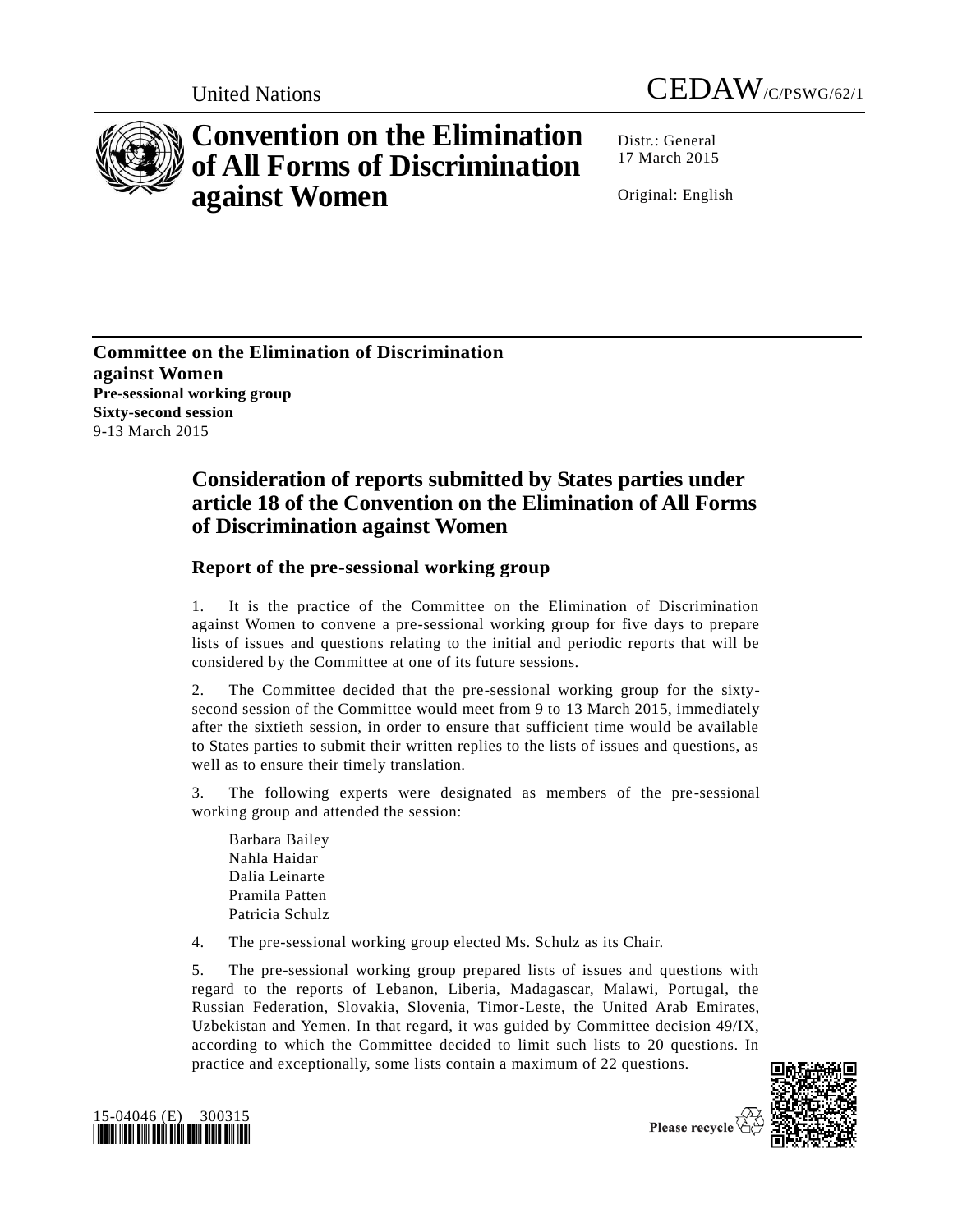6. To assist in the preparation of the lists of issues and questions, the pre-sessional working group had before it the reports of the States parties listed above, in addition to the core documents of those States parties, with the exception of the United Arab Emirates; the general recommendations adopted by the Committee; background information and draft lists of issues and questions prepared by the secretariat; and other pertinent information, including concluding observations of the Committee and other treaty bodies, if relevant. In preparing the lists, the pre-sessional working group paid particular attention to the States parties' follow-up to the concluding observations of the Committee on their previous reports.

7. The pre-sessional working group benefited from written and oral information submitted by entities and specialized agencies of the United Nations system, non-governmental organizations and national human rights institutions.

8. The lists of issues and questions adopted by the pre-sessional working group were transmitted to the States parties concerned and are contained in the following documents:

(a) List of issues and questions in relation to the combined fourth and fifth periodic reports of Lebanon [\(CEDAW/C/LBN/Q/4-5\)](http://undocs.org/CEDAW/C/LBN/Q/4);

(b) List of issues and questions in relation to the combined seventh and eighth periodic reports of Liberia [\(CEDAW/C/LBR/Q/7-8\)](http://undocs.org/CEDAW/C/LBR/Q/7);

(c) List of issues and questions in relation to the combined sixth and seventh periodic reports of Madagascar [\(CEDAW/C/MDG/Q/6-7\)](http://undocs.org/CEDAW/C/MDG/Q/6);

(d) List of issues and questions in relation to the seventh periodic report of Malawi [\(CEDAW/C/MWI/Q/7\)](http://undocs.org/CEDAW/C/MWI/Q/7);

(e) List of issues and questions in relation to the combined eighth and ninth periodic reports of Portugal [\(CEDAW/C/PRT/Q/8-9\)](http://undocs.org/CEDAW/C/PRT/Q/8);

(f) List of issues and questions in relation to the eighth periodic report of t he Russian Federation [\(CEDAW/C/RUS/Q/8\)](http://undocs.org/CEDAW/C/RUS/Q/8);

(g) List of issues and questions in relation to the combined fifth and sixth periodic reports of Slovakia [\(CEDAW/C/SVK/Q/5-6\)](http://undocs.org/CEDAW/C/SVK/Q/5);

(h) List of issues and questions in relation to the combined fifth and sixth periodic reports of Slovenia [\(CEDAW/C/SVN/Q/5-6\)](http://undocs.org/CEDAW/C/SVN/Q/5);

(i) List of issues and questions in relation to the combined second and third periodic reports of Timor-Leste [\(CEDAW/C/TLS/Q/2-3\)](http://undocs.org/CEDAW/C/TLS/Q/2);

List of issues and questions in relation to the combined second and third periodic reports of the United Arab Emirates [\(CEDAW/C/ARE/Q/2-3\)](http://undocs.org/CEDAW/C/ARE/Q/2);

(k) List of issues and questions in relation to the fifth periodic report of Uzbekistan [\(CEDAW/C/UZB/Q/5\)](http://undocs.org/CEDAW/C/UZB/Q/5);

(l) List of issues and questions in relation to the combined seventh and eighth periodic reports of Yemen [\(CEDAW/C/YEM/Q/7-8\)](http://undocs.org/CEDAW/C/YEM/Q/7).

9. In accordance with Committee decisions 22/IV, 25/II and 31/III, the lists of issues and questions focused on themes addressed by the Convention. Those themes include the constitutional and legislative framework; national machinery for the advancement of women; stereotypes and harmful practices; violence against